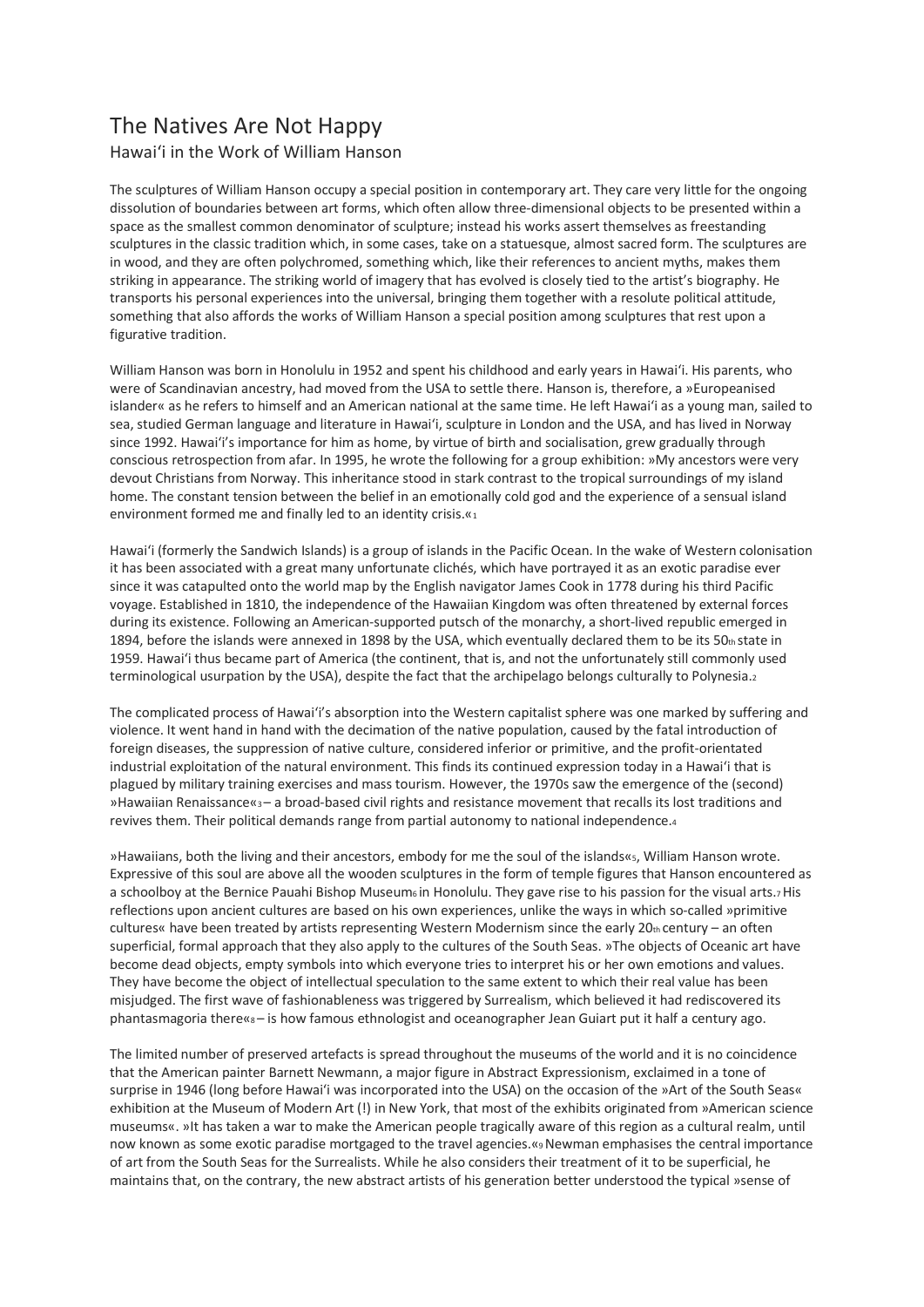magic« of South Seas art. Incidentally, Hawai'i's only general art museum, the Honolulu Academy of Arts, which opened in 1927, exhibits mainly Asian, European and American art, obviously regarding art from Hawai'i as a mere accoutrement.10

»How does one address two centuries of decimation and humiliation? With grief and with anger«11 are Hanson's closing words describing his »mission.« His approach to art differs from that of contemporary Hawaiian artists who, under the motto of resistance, mainly support the efforts of the island inhabitants »in defining themselves as indigenous Hawaiians with an independent cultural tradition within Hawai'i's multicultural society.«12 As a descendent of the »explorers,» Hanson sees things differently, far removed from existential questions and national belonging, instead as a historically thinking and critical contemporary who demands humaneness in society as a fundamental principle of life and survival. Hanson's critical treatment of Hawai'i's colonial inheritance draws reference to ancient art, often defined as ritual art, whereby his use of the material wood (mostly Nordic pine) at the same time represents the close bond between man and nature, something that is absolutely essential to the character of Hawaiian culture. His path as an artist has taken him via German Expressionist sculpture in which medieval wood carving and so-called tribal art of indigenous peoples go hand in hand, and the tradition of Norwegian sculpture right back to Viking times, which can also be found thematically in his sculptures before 2000. Reflecting upon the ancient Hawaiian view of the world enjoys a reciprocal relationship here with the Germanic and Nordic myths which, because they have often been distorted through political-ideological misuse by both the academic and artistic communities, can still be regarded today as a mine field.

In the works FOREST GODS and HEIMSKRINGLA13 from 1992, their intimate connection to the forest and to nature, something that was also sacred to our European ancestors, comes to bear. HELHESTEN (1998), the three-legged horse of the underworld Hel, stands for the popular belief that is nourished by the opulent world of Nordic mythology. A further parallel can be seen in the figure of THE GODDESS NERTHUS who, as a voluptuous Germanic goddess appears to be closely related to the figure of PAPAHANAUMOKU (2002)14, the Hawaiian Mother Earth. She is embodied in the exhibition by the sculpture KU KOHANA (2009), a title that means »to be naked« and »to stand alone«. The struggle with one's inner »trolls«15, the search for the ultimate truth in life is a theme often found in the works of Norwegian writer Henrik Ibsen (1828 –1906). This is emphasized in Hanson's work HENRIK IBSEN'S BRAND16; together with MISSIONARY SPIRIT, A MIGHTY FORTRESS (all 1996) and other works that belong to the AT THE COURT OF THE TRYANT complex. All of these works refer to the rigid claim to truth of the monotheistic religions that is derived from divine authority, by which the human being is degraded to a sinful creature who must struggle for his own salvation. The link between missionaries and hornets in MISSIONARY SPIRIT stands for the intolerant and forceful claims of the Christian religion, a theme that again emerges in the cross of MISSIONARIES (2006). Covered with white cockroaches, in Hawai'i a derogative term for ethnic Europeans, it thus brands the (demonic) spirit of missionary work, which began historically in 1820 with the American Congregationalists. This symbolism corresponds with that of ANNO 1898 (2013), in which the annexation by the American occupying power is expressed through cockroaches surrounding Old Hawai'i in a death-bringing circle.

The works from the years following 2000, including the one last mentioned, can be read as a systematic critical examination of the imperialist monopolisation of the islands by the superpower USA. FIRST CONTACT (2008) with the death-bringing ship and the English flag (Saint George's cross) still belongs to the preceding historical phase. MEETING OF THE GODS (2008) symbolises the encounter between an established nature religion based on ancestor worship and a doctrinaire, monotheistic religion based on divine revelation.

The sculpture BATTLE OF KUAMO'O (2005), which has the aura of a memorial, refers to the warlike conflict of 1819, in which the indigenous supporters of the old religion, the so-called kapu system (kapu = taboo), lost against the royalist renegades before shortly thereafter the first Christian missionaries put a complete end to polytheism. ANNO 1893 (2008), a coffin draped with the flag of the kingdom, marks the still birth of the Republic of Hawai'i (the putsch against the monarchy was declared unlawful by United States President Bill Clinton in 1993). As a vassal, the Republic was finally incorporated by the USA half a century later.17

In ISLAND REALITIES (2006) the indigenous population is characterized above all by death, illness and suppression. After ORDER OF THE PENTAGON (2009) with the downwardpointing star as the symbol of Christianity's Satan, Hanson's unsparing criticism culminates in CIVILIZATION'S FINAL VICTORY (2011), which strips naked the true hierarchy of power. The Hawaiian flag (the only flag of an American state that contains the British Union Jack, the flag of the United Kingdom) is at the very bottom with the American flag above it, crowned by the largest, the flag of capitalism in the form of a well-fortified dollar sign. The sculpture NOT HAPPY NATIVES (2012), is a quintessential piece that alludes to the exhibition's title THE NATIVES ARE NOT HAPPY18, which in turn was influenced by the title of a recently circulated CDROM by a Hawaiian activist, who counters the stereotypes of the »happy native« that have been passed down in Europe since being coined by Rousseau. The recurring physiognomic cipher of the eyes in this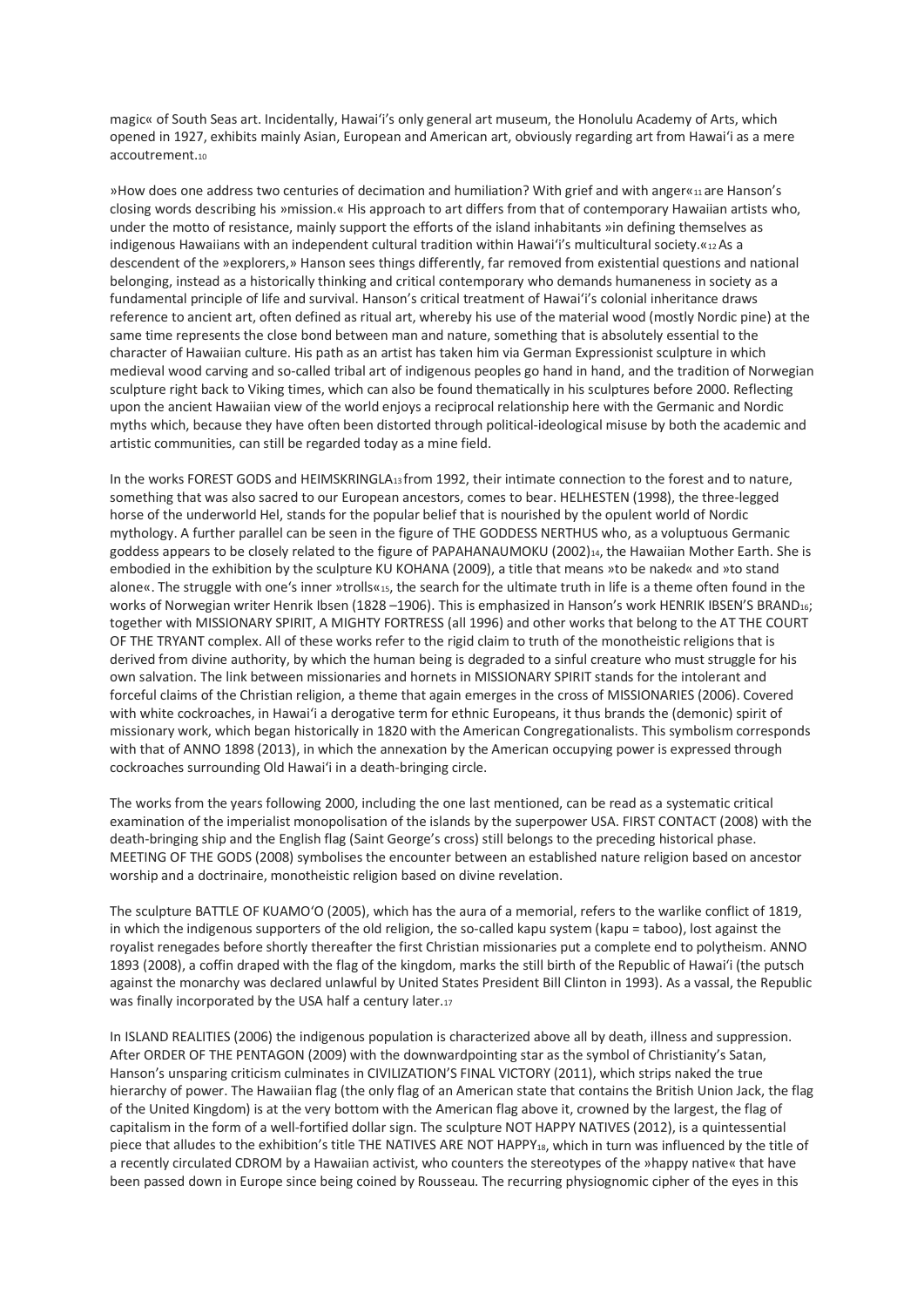work acts as a pars pro toto that resembles ancient Hawaiian feather headdresses. The eyes are contained within a honeycomb-like structure which lends the entire work a sinister, threatening character and yet at the same time points towards a predicament in which the »natives« are branded as misunderstood outsiders. In his most recent work ANGEL OF DEATH (2013), the sense of danger is intensified by the blind face with the wide open mouth - it is not perchance that it reminds us of the mask-like countenance in the painting »The Scream« by his fellow countryman Edvard Munch. The angel's wings are formed out of coffins whose feathers spread forcefully outwards as if alarmed by a powerful but silent cry of pain.

William Hanson's works are not the embodiment of personal imagery; on the contrary, he uses the expressive power of sculptural figuration to reveal to us overpowering, magical or spiritual forces which were also certainly widespread in the pre-Christian art of Europe, but are all too often dismissed in the history of European art. However, at the same time, Hanson makes use of satire, sometimes even sarcasm, in order to raise his voice in accusation against oppressive social circumstances. Symbols and metaphors have central significance here, as does the artist's perfect execution which one can almost refer to as artisan in its skill. The clear delineation of colour replaces the artist's personal signature with clarity of expression. William Hanson's exhibition is of special significance in Berlin, as the Ethnological Museum in Berlin-Dahlem, one of the Berlin State Museums under the jurisdiction of the Prussian Cultural Heritage Foundation, is home to one of the most important collections of Hawaiian art worldwide19. There are plans for it to be presented in the historical and cultural setting of the future Humboldt Forum, part of the reconstructed Berlin City Palace.

It was not until quite recently – in 2010 / 2011 – that Dutch artist Willem de Rooij, who was born in Beverwijk in 1969, brought animal paintings by the Dutch painter Melchior de Hondecoeter (1636 –1695) together with Hawaiian feather work from museums in Berlin and elsewhere. Entitled »Intolerance,« this three-dimensional collage was exhibited in Berlin's New National Gallery and was intended as a critical reflection on exhibition practices, intercultural conflicts, power structures and the meaning of exoticism. Within the framework of our global village, William Hanson's exhibition at Meinblau draws our attention once again, and with increased vigour, to Hawai'i in order to shed light behind the façade of the Aloha State, pointing to the problems rooted in its cultural history.

Michael Nungesser, art historian Berlin, Germany, June 2013

## Translated by Lindsay Jane Munro

3 The first Hawaiian Renaissance is seen as the period when Hawai'i was an independent kingdom in the 19th century, when attempts were made to suppress English and American influences. You can gain a lively insight into the Second Renaissance, which is based on meetings and interviews with activists from this movement in the following book by M. J. Harden: Die Stimmen der Weisen. Mythos, Kunst und Kulte auf Hawai'i, Munich: SIERRA from Frederking & Thaler Verlag 2002.

4 Ursula Daus reports about this new self-confidence, which can be understood as »the Polynesians embarking on a journey to themselves« (p. 15): Die Völker Polynesiens im 21. Jahrhundert. Hawai'i, Tahiti, Marquesas, Osterinsel, Berlin: Ursula Opitz publishing house 2010 (Babylon Metropolis Studies). 5 http://www.hanson-art.com/mission.html

6 The State Museum of Natural and Cultural History in Hawai'i was founded in the capital city Honolulu in 1889. It is Hawai'i's largest museum and contains the world's most extensive collection of Polynesian artefacts.

7 In addition to works made of bark cloth (kapa), feathers and petroglyphs, wooden sculptures form the most important artistic genre (other materials played an ancillary role), although the few examples handed down from the period at the end of the 18th century only represent the final products of a long (for ever lost) chain of tradition. They are compiled comprehensively in J. Halley Cox and William H. Davenport, Hawaiian Sculpture, Honolulu: The University of Hawai'i Press 1974.

8 Jean Guiart: Ozeanien. Die Kunst der Südsee und Australiens (from the series: Universum der Kunst), Munich: Verlag C. H. Beck 1963, p. 3 9 Barnett Newman, Art of the South Seas 1946, in: Jack Flam / Miriam Deutch (ed.): Primitivism and Twentieth Century Art. A Documentary History, Berkeley / Los Angeles / London: University of California Press 2003, pp. 277–282, here: 278.

10 See Honolulu Academy of Arts. Selected Works, Honolulu, Hawai'i 1990. Hawai'i is mentioned in the last, brief chapter »Art of the Pacific, the Americas [as the rest of the continent is referred to from the perspective of the USA] and Africa«. It can be found alongside New Zealand, the Philippines, Canada, Mexico, Zaire and Nigeria, among others.

11 http://www.hanson-art.com/mission.html

12 Introductory text in the exhibition catalogue Ho'oku'e, resistance. Widerstand – Moderne Kunst aus Hawai'i, Linden-Museum, Stuttgart 1998, without pagination.

13 The title – Old Nordic for »Orb of the World« – refers to a medieval work (c. 1230) about Norway's kings without details of the author.

14 This monumental sculpture was exhibited in 2003 for a period of time in the entrance hall of Kassel's Main Station (»Kulturbahnhof«) as »Frauenakt in Eiche« (Female Nude in Oak).

15 Trolls refer to pre-Christian malevolent (male) supernatural beings, but the term can also refer to the inner demons with which a person is in conflict. Hanson entitled earlier exhibitions of his sculptures »Trolldom«.

16 Refers to Ibsen's 1866 drama »Brand« and its main figure, an obsessed priest.

17 A Jewish joke is doing the rounds on the internet, which alludes to Obama's (disputed) birth in Hawai'i: »While visiting the USA this month, Netanjahu asked President Obama to give Hawai'i back its independence.« (http://www.kybeline.com/2011/05/30/warum-gibt-obama-den-hawaii-inseln-nichtihre-

<sup>1</sup> Quoted from the exhibition catalogue. Künstler (Artists), Lauenburgischer Kunstverein, Lauenburg 1995, without pagination.

<sup>2</sup> In those times, a very kitschy image of Hawai'i became widespread throughout the world, promoted in particular by the mass media film and pop music hits. See Maren Kroymann: Itsy-bitsy-teenie-weenie-Honolulu-Strand-Bikini. Die Sehnsucht des Oberförsters nach der Yucca-Palme, in the exhibition catalogue Exotische Welten Europäische Phantasien, Institut für Auslandsbeziehungen und Württembergischer Kunstverein, Stuttgart: Edition Cantz 1987, pp. 132 –135.